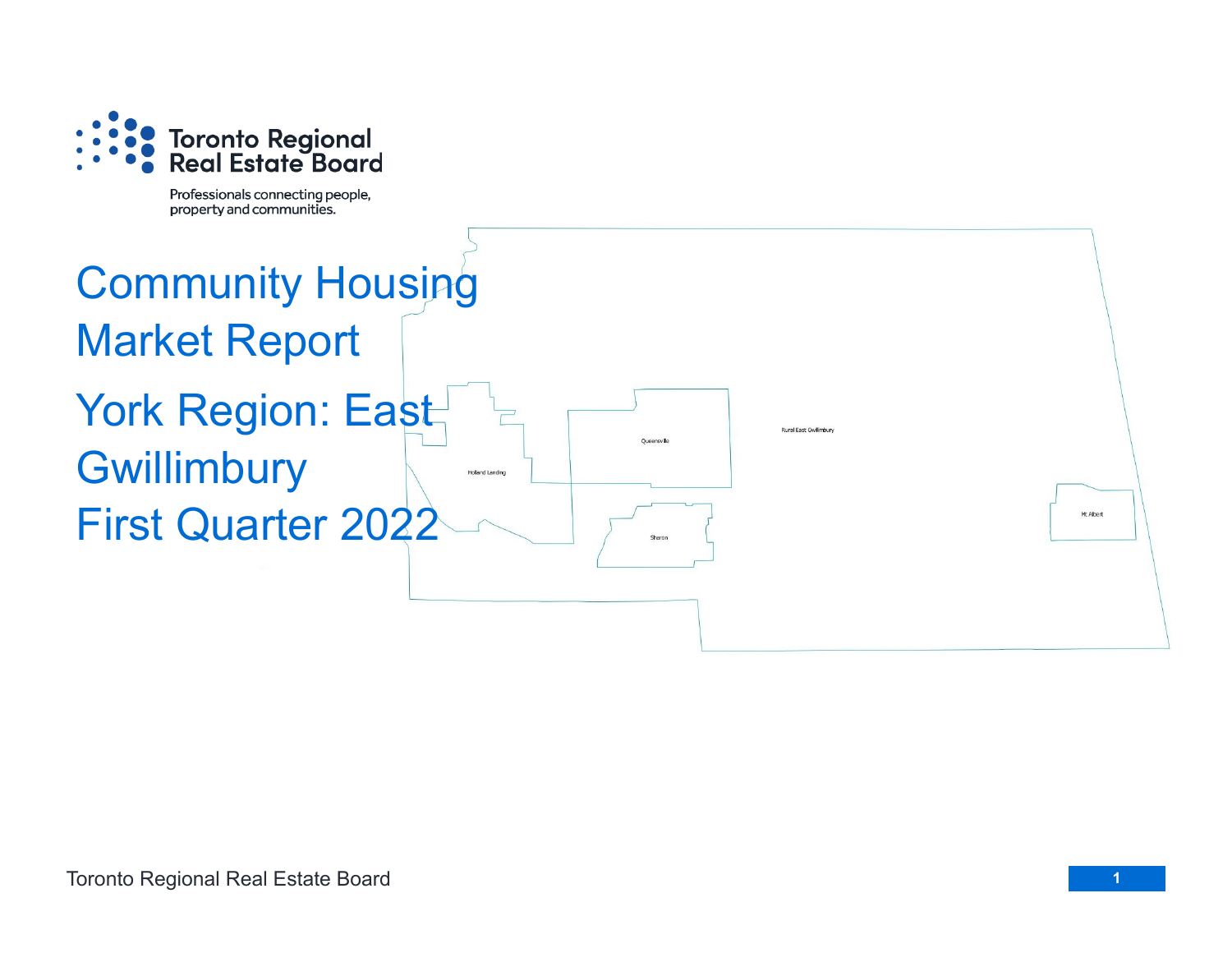## SUMMARY OF EXISTING HOME TRANSACTIONS ALL HOME TYPES, FIRST QUARTER 2022

## EAST GWILLIMBURY COMMUNITY BREAKDOWN

| <b>Community</b>              | <b>Sales</b> | <b>Dollar Volume</b> | <b>Average Price</b> | <b>Median Price</b> | <b>New Listings</b> | <b>Active Listings</b> | Avg. SP/LP | Avg. DOM |
|-------------------------------|--------------|----------------------|----------------------|---------------------|---------------------|------------------------|------------|----------|
| <b>Holland Landing</b>        | 70           | \$108,929,871        | \$1,556,141          | \$1,556,000         | 134                 | 43                     | 117%       |          |
| Mt Albert                     | 36           | \$46,756,700         | \$1,298,797          | \$1,252,500         | 55                  | 14                     | 117%       | 13       |
| Queensville                   | 27           | \$45,025,518         | \$1,667,612          | \$1,660,000         | 46                  | 10                     | 117%       | 13       |
| <b>Rural East Gwillimbury</b> | 9            | \$15,054,500         | \$1,672,722          | \$1,285,000         | 28                  |                        | 119%       |          |
| Sharon                        | 51           | \$91,139,310         | \$1,787,045          | \$1,708,000         | 110                 | 30                     | 112%       |          |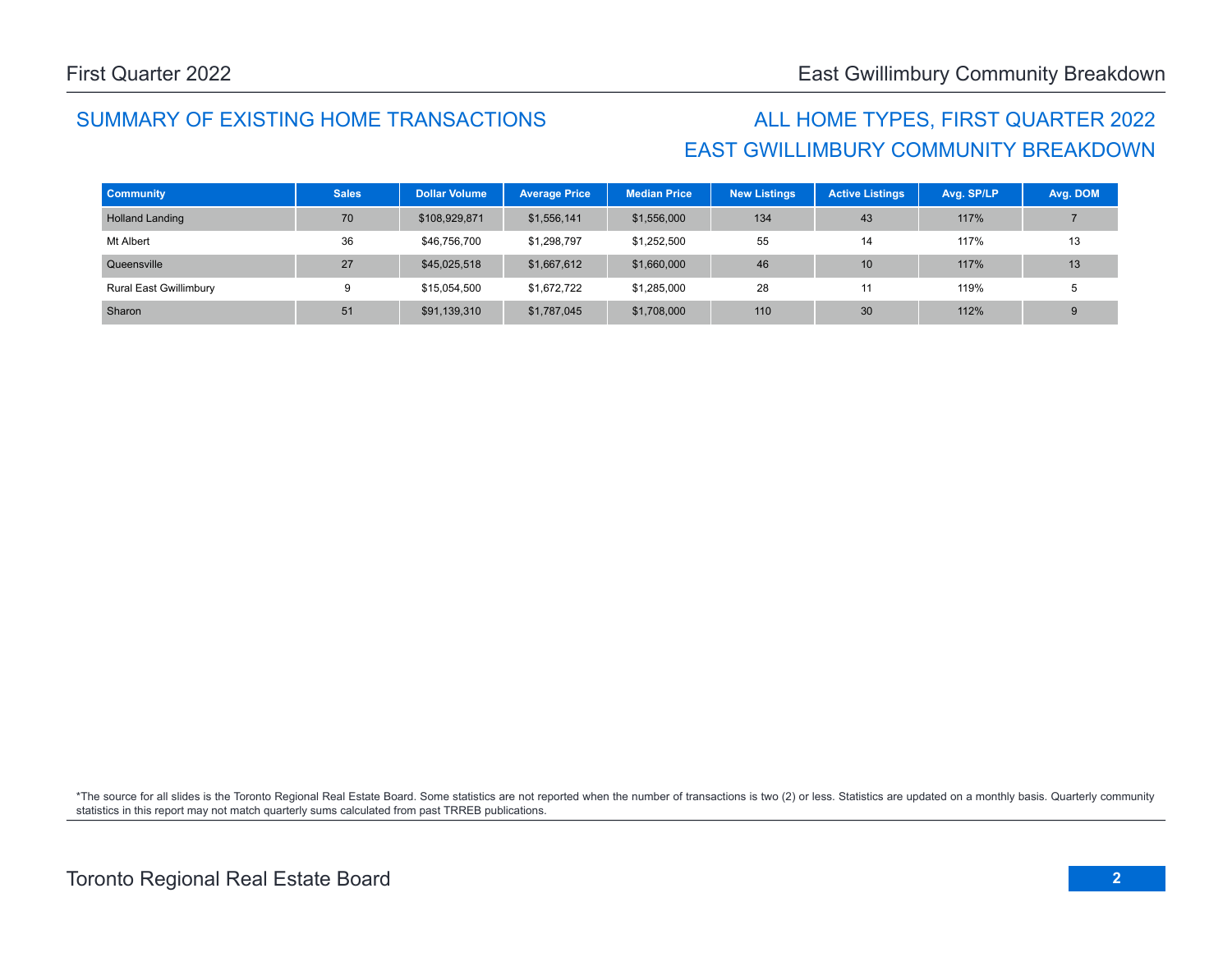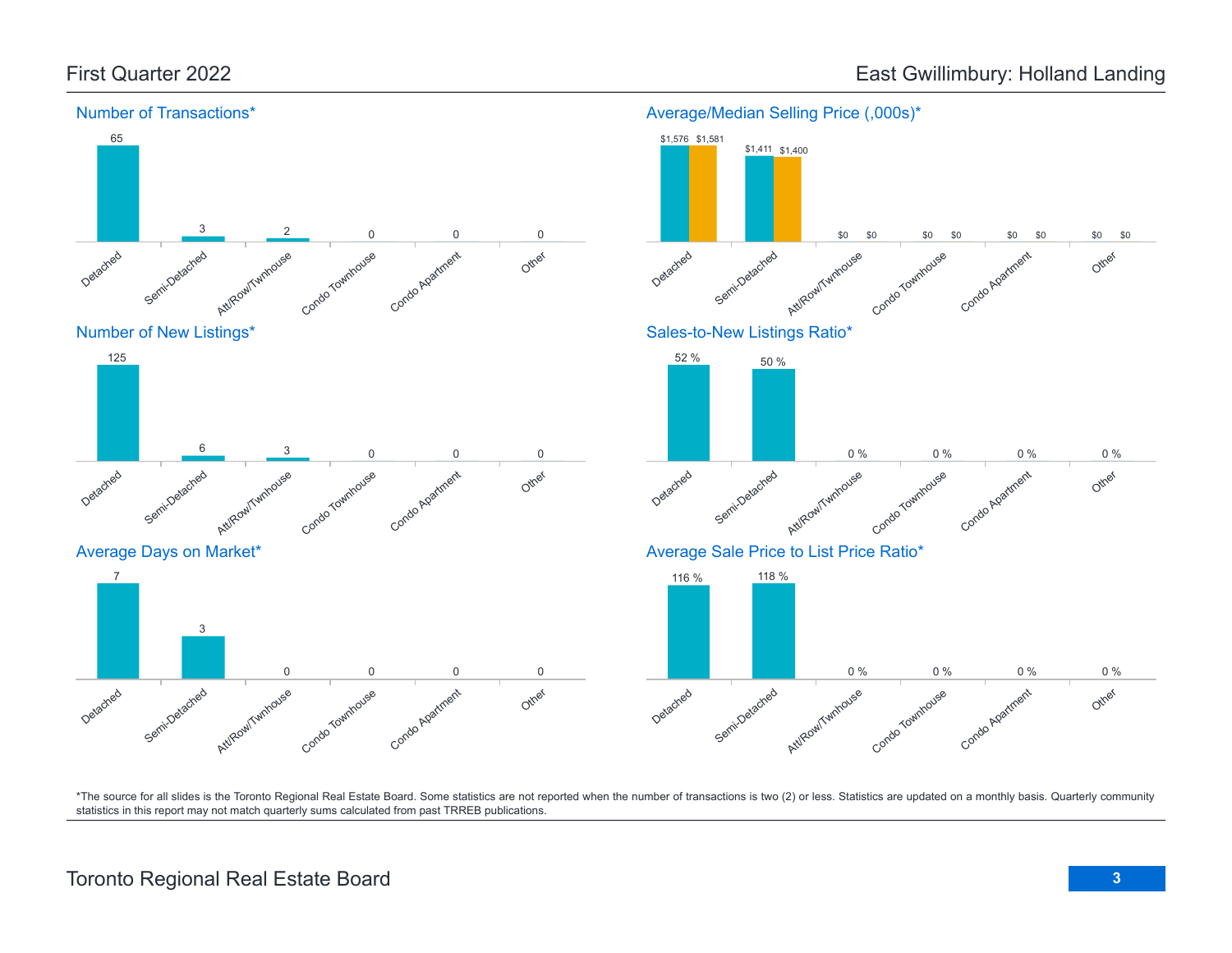

## Average/Median Selling Price (,000s)\*

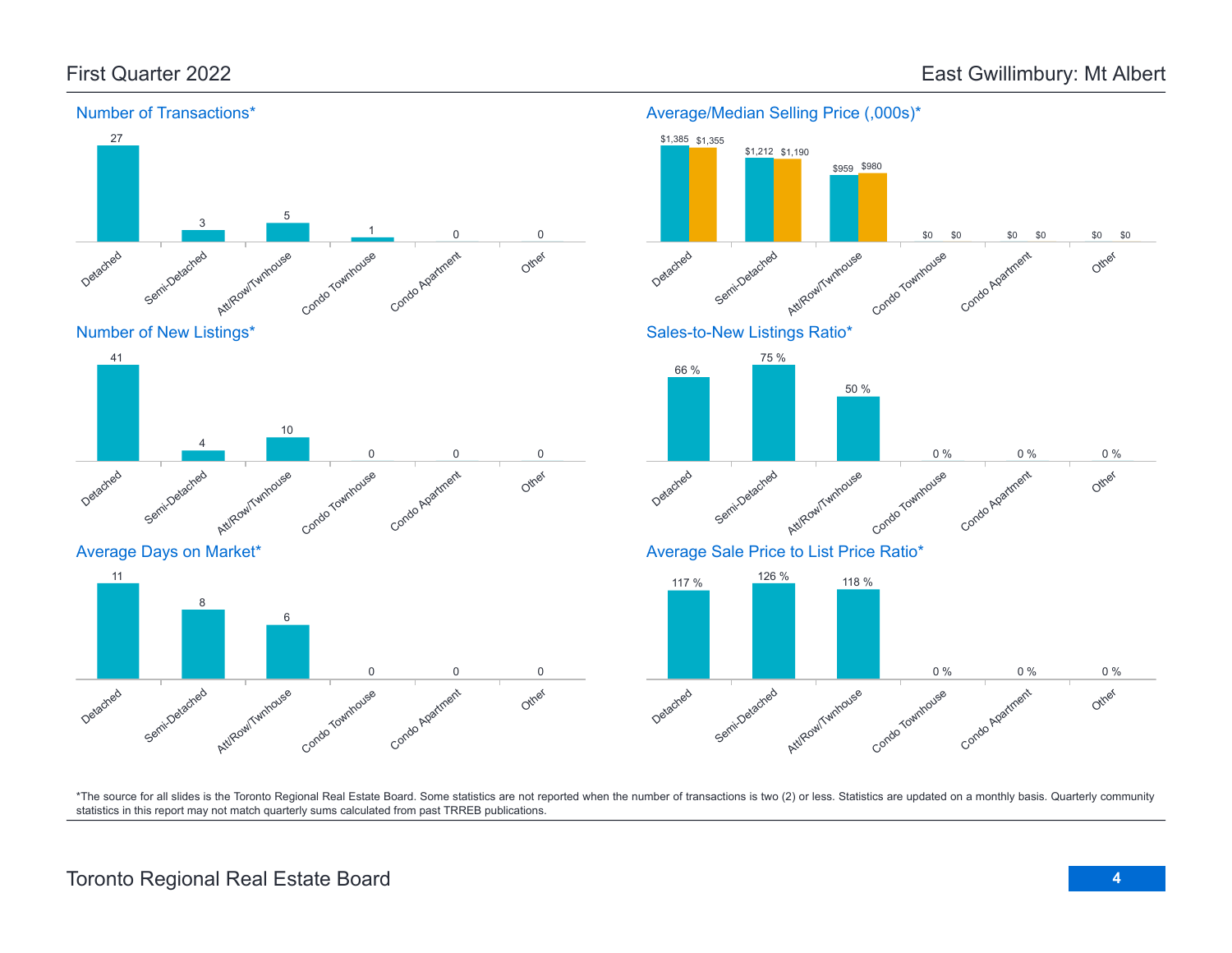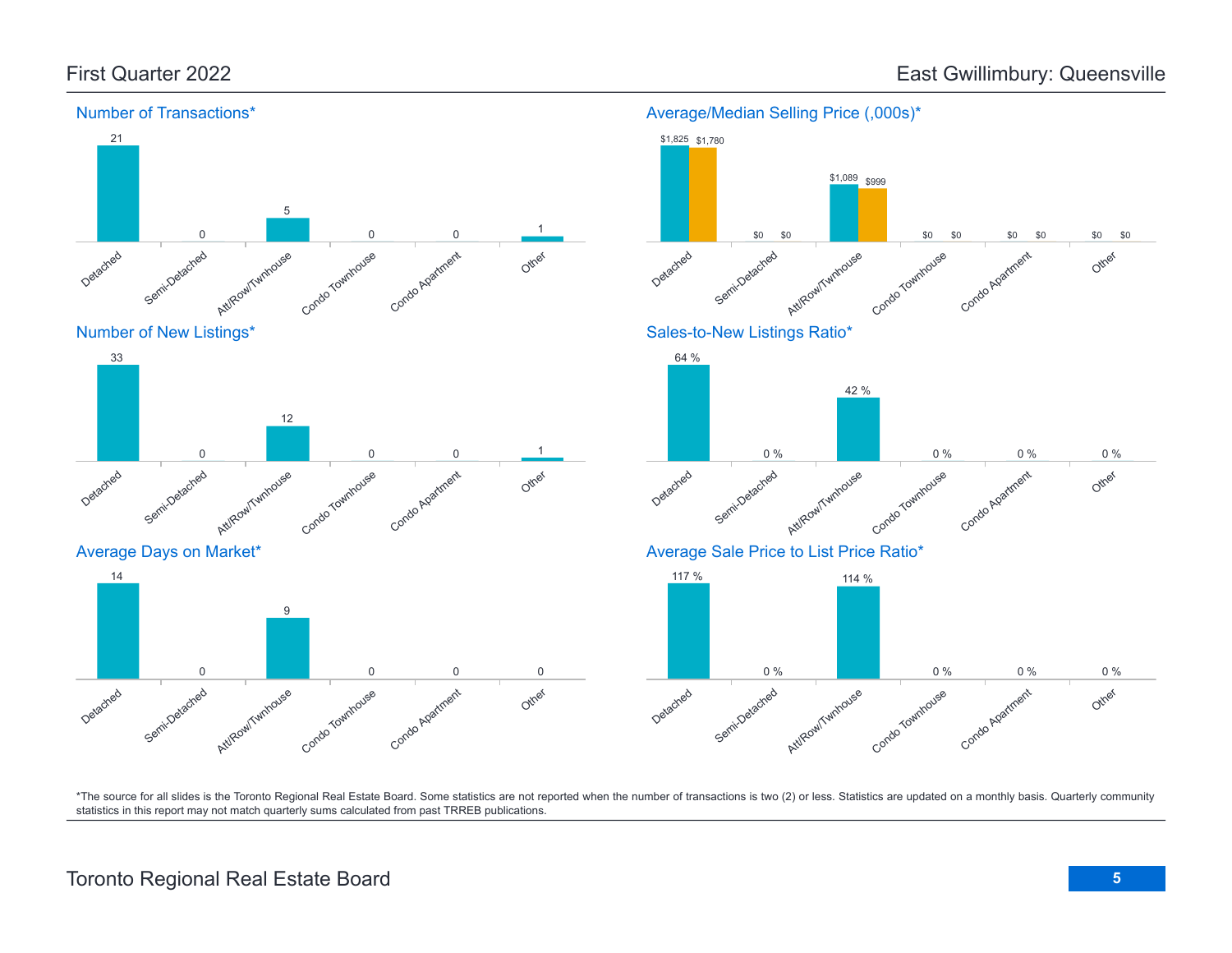